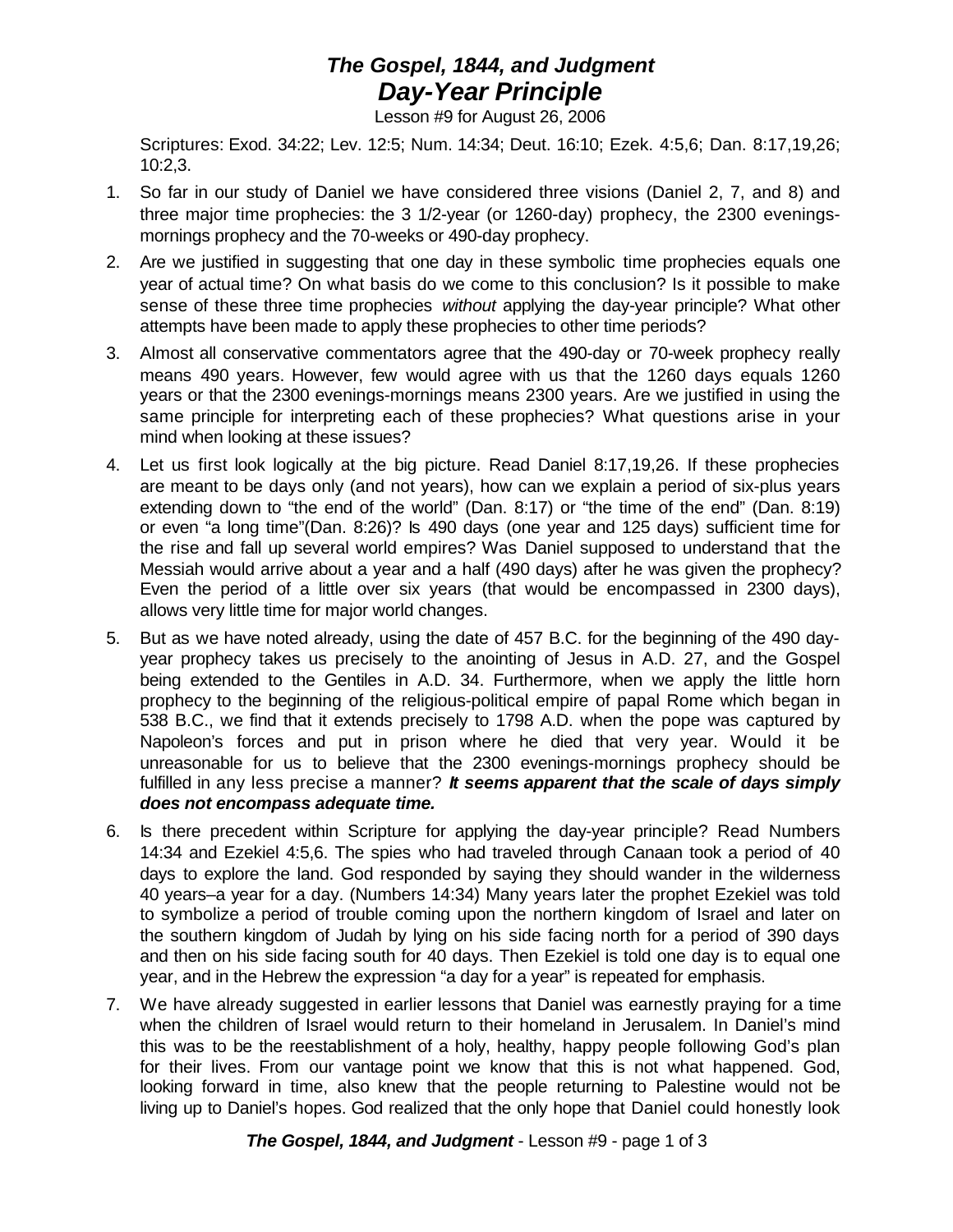forward to was the coming of the Messiah (the 490-year prophecy) and ultimately to the end of the world (the 2300-year prophecy). Thus the very hope that Daniel was looking for would be fulfilled, not in the near future as he hoped, but in the distant future as God prophesied.

- 8. But our interpretation of the 2300 evenings-mornings and 490 days-70 weeks depends on two major factors: 1) in apocalyptic prophecy a day stands for a year, and 2) the 70 week or 490-year prophecy is to be cut off from the 2300 evenings-mornings prophecy. Thus both prophecies are to begin at the same time.
- 9. What other evidence is there to suggest that the year for a day principle should be applied here? 1) A contextual study of Daniel 8 and 9 as we have noted points to the distant future. 2) The nature of symbolic prophecy calls for long time periods. 3) The relationship which we've already discussed between the 70 week-490 day prophecy and the 2300 evenings-mornings prophecy. 4) The end-time nature of the 2300 evenings-mornings prophecy.
- 10. Some scholars who choose to interpret the 70 week-490 year prophecy as years while trying to interpret the others as days will tell you that the word "weeks" in Daniel 9:24 is supposed to mean "weeks of years". They're trying to suggest that the very word or the context means "weeks of years" and therefore, should be applied to this prophecy while *not being applied* to the others. There is no justification for this in the Hebrew whatsoever.
- 11. Look at some other examples of the use of the word "week" in other parts of the Old Testament: Exodus 34:22; Leviticus 12:5; Deuteronomy 16:10; and, in Daniel itself: Daniel 10:2,3. Is it possible for any of these passages to mean "weeks of years"? When God tells them to keep the annual "festival of weeks" is he talking about a festival that occurs only every seven years or less frequently? Is a woman to remain ritually unclean for 14 "years" after giving birth to a daughter? Did Daniel fast for three "weeks of years" or 21 years? Obviously these passages refer to real weeks of seven days each and not to weeks of years! But in the context of symbolic apocalyptic prophecy the term clearly means "weeks of years".
- 12. The real reason why scholars do not want to apply the day-year principal to the other prophecies is that it points directly at the Roman Church as the little horn and to the revival of religion occurring in the early 19th century as leading up to events which would foreshadow the end of the world. Would it be fair to say to these scholars: "if the shoe fits, wear it?" "If the prophecy fits accept it"?
- 13. We should note in passing that there are many prophecies in Scripture that are not symbolic or apocalyptic. Usually these prophecies involve God giving messages to prophets for a group of people or a single individual living at that time. They involve warnings or short-term prophecies of events to happen very quickly. There is no reason to apply the day-year principle to these prophecies. (Jeremiah 29:10)
- 14. But in the prophecies of Daniel 2,7, and 8 there are many symbols. And the symbols do not represent in precise detail the actual events or kingdoms symbolized! God is not talking about flying goats, animals with multiple heads, or literal animals with iron teeth!
- 15. So what do we mean when we say that the contextual flow of Daniel's prophecy fits the day-year principle?
	- a. The world empires mentioned in Daniel 2,7,8, and 9 last for long historic periods. Several of the prophecies clearly reach to the end of this world.
	- b. Daniel 8:26–an explanation of Daniel 8:14–says that the prophecy is to be sealed up, "for it concerns the distant future." This clearly is not talking

*The Gospel, 1844, and Judgment* - Lesson #9 - page 2 of 3